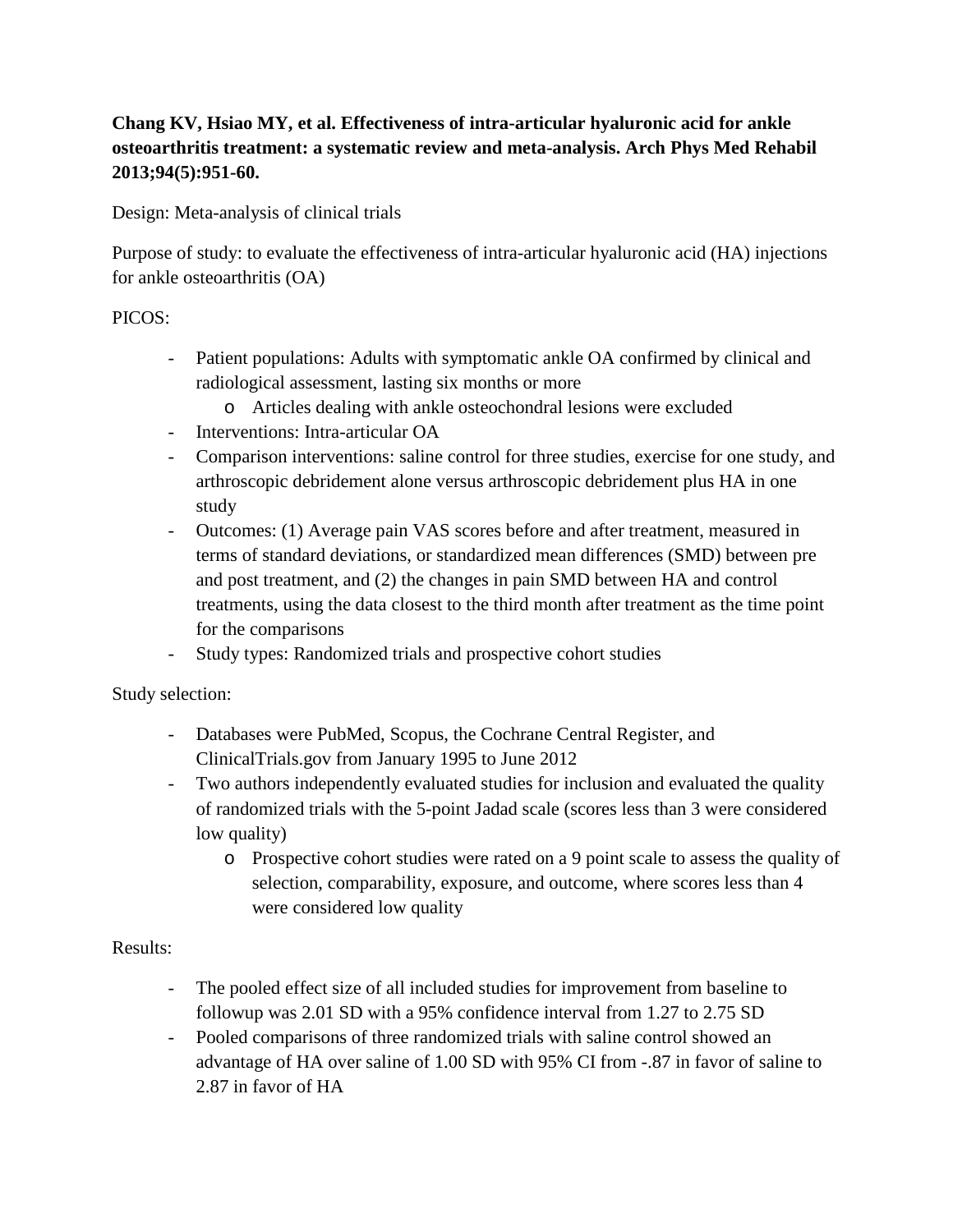Authors' conclusions:

- There were large and statistically significant improvements in ankle pain from baseline to the 3 month followup with intra-articular OA
- Even though there was some overlap of zero with the 95% confidence interval for the comparison of pain improvements of HA over saline, the effect size remained greater for HA
- Because there was an association between the total number of injections and the effect size of HA, it is appropriate to use multiple injections with appropriate volume to achieve maximum therapeutic value

## Comments:

- The essential part of the conclusion that increasing frequency and volume of HA is associated with improved efficacy is based on Figure 3, in which the comparisons of HA with saline is displayed
	- o DeGroot 2012, using a single injection of 2.5 ml of HA, reported no effect of HA over saline (the effect size was non-statistically significant in favor of saline)
	- o Salk 2006, using 5 weekly injections of 1 ml HA, had a moderate but statistically non-significant effect in favor of HA over saline
	- o Cohen 2008, using 5 weekly injections of 2 ml of HA, reported a large and statistically significant advantage of HA over saline
- The effect sizes were reported in terms of standardized mean differences (SMD), in which the differences between treatment groups are given as how many standard deviations separate the two groups; when this is done, there is a convention whereby an SMD of 0.2 SD is small, an SMD of 0.5 SD is moderate, and an SMD of 0.8 SD or more is considered large
- Therefore, the effect size for Cohen is extremely large, and even the lower end of the 95% CI of 1.75 SD is extremely and implausibly large
- The difficulty arises from the fact that Cohen's Table 2, which reported the pain improvement scores, gave them in terms of percent improvements plus or minus standard errors, not standard deviations
	- o The standard error is the standard deviation divided by the square root of the number of patients in the sample
	- o This means that the 3 month AOS pain improvement of 34.3 plus or minus 8.9 standard errors, with 15 patients in the group, has a standard deviation of 34.4; similarly, the saline group with 13 patients and a standard error of 9.3 has a standard deviation of 33.5
	- o When these standard deviations are used in place of the standard errors, the SMD for Cohen of 2.79 with 95% CI from 1.75 to 3.83 becomes a SMD of